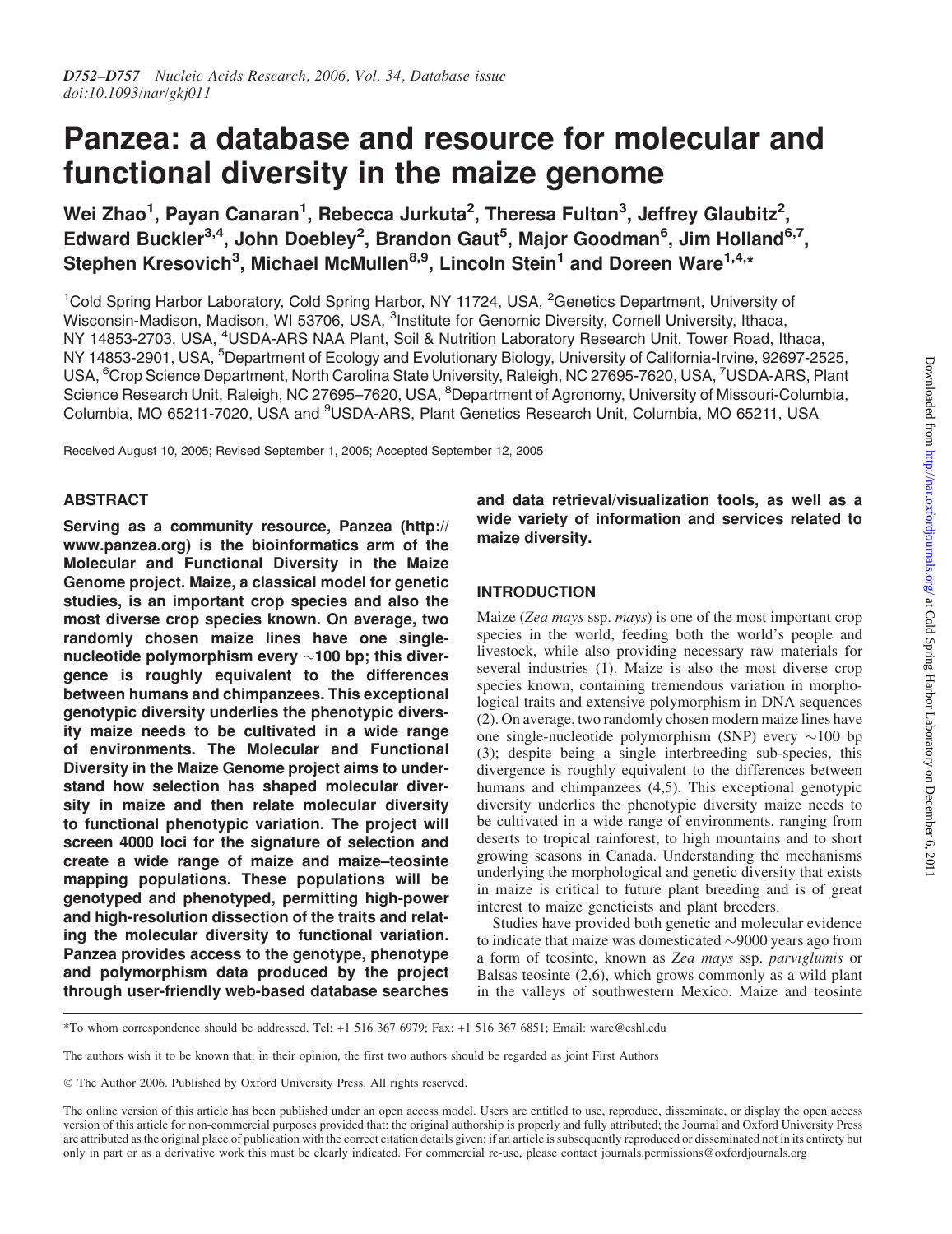exhibit striking differences in their adult morphologies, and the domestication of maize has resulted in highly modified inflorescence and plant architecture (7). Like most domesticated plants and animals, maize had experienced a 'domestication bottleneck' that reduced its genetic diversity relative to its wild ancestor teosinte (8). This bottleneck was a consequence of the limited pool of wild founder plants from which domesticated maize arose, and its effects were genome wide. In addition, a 'selection bottleneck' of greater severity was experienced by specific genes that were the direct targets of artificial selection, both during domestication and later, during the process of plant improvement; the reduction of genetic diversity in these genes was above and beyond that caused by the domestication bottleneck (9). Genes that underwent selection are probably those of agronomic importance.

'The Molecular and Functional Diversity in the Maize Genome' project (referred to hereafter as 'the Maize Diversity project') aims to understand how natural and artificial selection has shaped molecular diversity in maize and to relate molecular diversity to functional phenotypic variation. To address the first question—How has selection shaped molecular diversity?—SNP discovery has been performed on 1000 genes using diverse maize inbred lines (including tropical/temperate inbreds) and teosinte lines. Analysis in 774 genes indicates that 2–4% of these genes experienced artificial selection (9). In addition, a range of tests of selection will be performed on a total of 4000 genes to identify genes that show evidence for positive, diversifying and purifying selection. The identified genes will be those involved in the process of domestication, agronomic improvement and local adaptation. To address the second question—How does this molecular diversity relate to functional trait variation?—the project will be creating a wide range of maize and maize– teosinte linkage and association mapping populations that will capture a tremendous range of diversity. These populations will be genotyped for SNPs in genes that putatively affect traits of interest, and phenotyped for these traits. Together, these studies will permit high-power and highresolution dissection of the traits, and thus will relate the molecular diversity to functional variation.

As the bioinformatics arm of the project and a community resource for molecular and functional diversity in the maize genome, Panzea (http://www.panzea.org), provides researchers worldwide and the public with access to the genotype, phenotype and polymorphism data produced by the project. In addition, Panzea also provides an assortment of information and services related to the topic of maize diversity, including information on software for association studies and statistical genetics analyses, various downloadable datasets, maize diversity literature and educational resources.

# DATABASE SEARCHES AND TOOLS

Panzea contains the genotype, phenotype and polymorphism data produced by the Maize Diversity project. As of August 2005, 222 simple sequence repeat (SSR) loci were scored on 1543 accessions for a total of 400 552 data points, 604 SNP loci were scored on 282 accessions for a total of 551 584 data points and 3143 loci were sequenced from 177 accessions for a total of 67 703 data points. In addition, there are 34 124

phenotype experiment data points. User-friendly web-based database searches, data retrieval tools and data visualization tools enable access to data, which can be viewed on the web and/or downloaded as ASCII text file, tab-delimited text file or Microsoft® Excel spreadsheet. All database search interfaces also allow the user to sort search results by columns of interest. Currently the following database searches and tools are available.

#### Germplasm search

Germplasm refers to a collection of biological material. For maize, germplasm is typically available in the form of seed samples from particular accessions stored in germplasm banks, such as stock centers. An accession is an entry in a germplasm bank for a collection of seed from a particular inbred line, landrace or from a particular plant, family or population. The germplasm pool used by the project currently contains 2790 accessions, including 1567 open pollinated maize populations, 430 maize inbred lines, 296 maize hybrid, 468 teosinte populations, 23 teosinte inbred lines and 6 Tripsacum samples. The germplasm search allows the user to search the germplasm data and provides detailed information on germplasm type (inbred, hybrid, open pollinated, teosinte and so on), country of origin, geographical parameters of the collection location of the accession and the accession source (where the seeds can be obtained).

#### Gene/Locus search

The gene/locus search allows the user to browse or search all genes and loci within the project's data collection. Here 'gene' is used to refer only to loci that have been genetically characterized and given a gene name (e.g. tb1) by maize geneticists. 'Loci' are of several different types, including SNP, SSR, genomic or cDNA clones, ESTs and cytological loci. The information available about each gene/locus entry includes name and type of the gene/locus, genetic position within the maize genome and location on the maize Agarose FPC physical map (10) whenever these data are available, and comments added by members of the project. In addition, if assays exist for polymorphisms within the gene/locus, links to detailed information on length assays (SSRs, AFLPs, indels), SNP assays or sequence assays (sequence alignments for SNP discovery) are also provided.

#### Molecular diversity search

This search allows the user to browse or search data related to the project's genotyping experiments. Search results provide detailed information on each experiment, including the gene/ locus, the type of markers used (SNP, SSR, CAPS, INDEL and sequencing), as well as primer sequences and repeat motif for SSR markers. Moreover, this page also provides links to detailed SSR and SNP assay results whenever such assay data are available. Currently there are a total of 5183 molecular diversity records in Panzea.

#### Phenotype search

The phenotype search allows the user to browse or search the phenotypic data gathered in the course of the project. These data are collected for a variety of accessions and will be used for Quantitative trait locus (QTL) and association studies.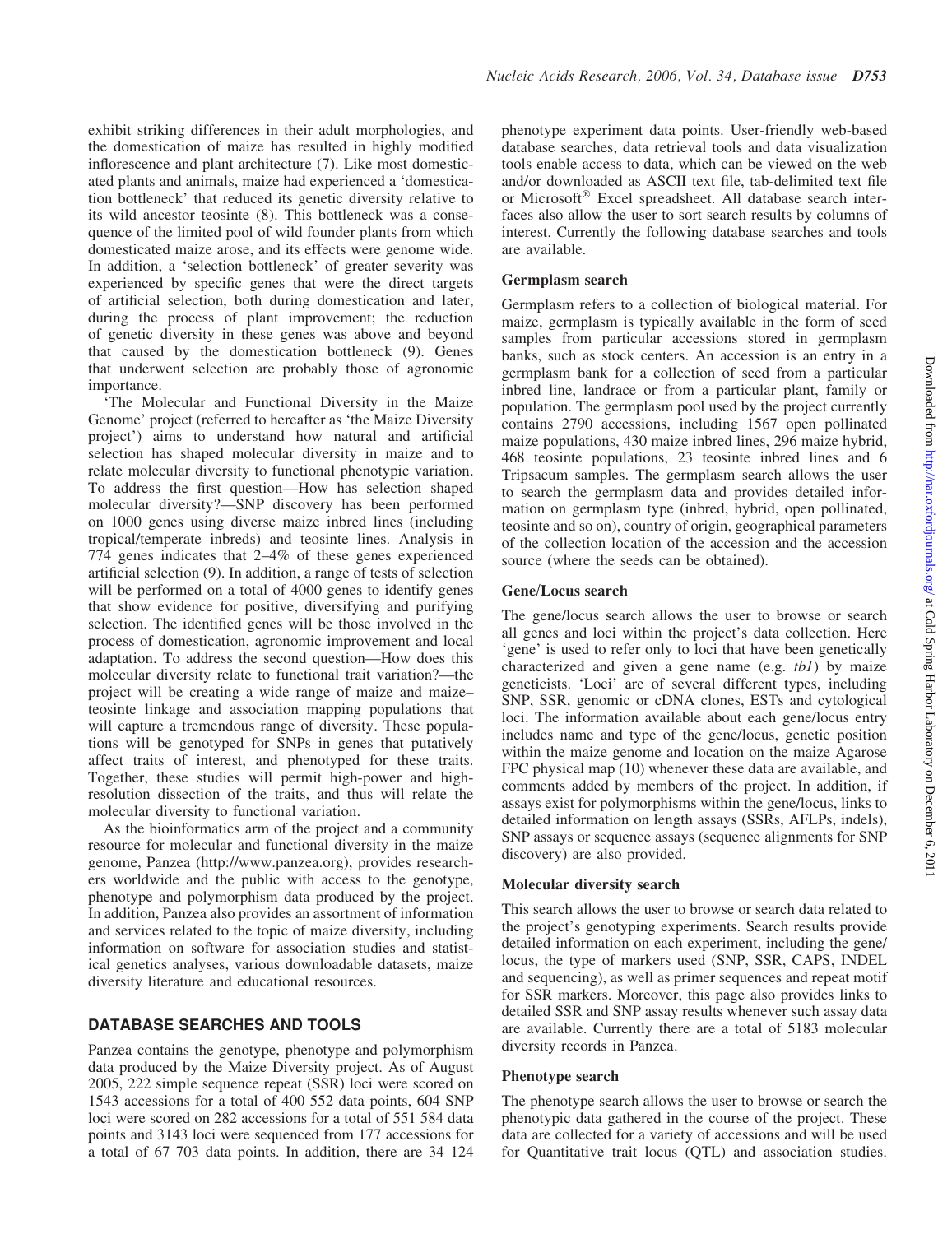Currently there are 34 239 phenotype records in the database; most records contain plot means for a given accession. The information in each record includes background and source of the accession and its growth circumstances (evaluation locality, state, country and planting date), as well as the phenotype name and value. Links to the contact information of the seed source also appear, subject to availability.

#### Genomic Diversity and Phenotype Connection (GDPC) data browser

The GDPC is a middleware database interface that provides access to integrated data on genomic diversity in a standard format (11). The GDPC interface consists of three principal elements: behind-the-scenes connections to databases, the GDPC java API and the GDPC data browser. The GDPC browser available at Panzea allows the user to retrieve data from the Panzea database and other 'GDPC-enabled' data sources simultaneously and to analyze the integrated data. Data accessible through the GDPC browser include phenotypic data and genomic diversity data, such as SNP and SSR genotypes and sequences.

#### Alignment viewer

The alignment viewer displays the pre-computed multiple sequence alignment data that the project generates. Users can query for alignments using either assay identifiers or gene/locus names. For each alignment, the viewer provides an overview containing points of variation as well as detailed alignment views at the level of the base pair. The detailed alignment view displays consensus sequence, highlighted variation points and related statistics. To allow the user to remove low-quality sequences or segments and sequences that do not align well with the remainder, an on-the-fly filtering procedure accompanies the viewer; filtering is userconfigurable through the web interface.

# **RESOURCES**

#### Gene suggestion page

The Maize Diversity project will be conducting association studies with a large number of genes for agronomic and developmental traits. Diverse samples of maize and teosinte will be genotyped using SNPs discovered within genes and phenotyped for traits of interest. Association studies will be subsequently conducted to find links between the genes and the traits of interest. The maize research community is invited to make suggestions for genes that will be examined in the association studies. Suggestions can be made using the gene suggestion page (http://www.panzea.org/sug/index.html).

#### Germplasm development at Panzea

The Maize Diversity project has been developing germplasm resources that it will make available to the community as they become available. The germplasm that are being developed include 12 teosinte inbred lines, 1000 maize–teosinte recombinant inbred lines (RILs), 7000 maize RILs (25 populations of >200 lines each, derived from crosses between the elite line B73 and 25 diverse maize lines) and a maize half-diallel (pairwise crosses between the 25 diverse lines used to generate the RILs). Detailed information and the anticipated release date of each resource can be found at http://www.panzea. org/lit/germplasm.html. In addition, 281 diverse maize inbred lines from throughout the world that were genotyped with SSRs in the previous phase of the project (12) are currently available through the North Central Regional Plant Introduction Station; a list of the lines can be downloaded from the Panzea website.

#### Educational resources

As one of the best examples of crop domestication and an excellent visual example of genetic inheritance, maize is an exceptional educational tool that could be used in an integrated approach to education. Maize offers a good demonstration of the plant life cycle owing to its large size, and it has played an important role throughout history and in many cultures, most particularly that of Native American and Meso-American peoples (13). The Maize Diversity project has developed mobile 'story boards' that explain the domestication of maize, from perspectives of both history and genetics. These story boards, introduced in person and then exhibited in school hallway display cases, will help to bring the manyfaceted story of maize to students in very rural areas or high-minority–resource-poor areas, where ready access to computers is not available. Slide presentations have been developed to introduce the 'story boards'; they can be viewed and downloaded at the Panzea website.

#### Maize evolution and diversity literature

Maize evolution and diversity has been an active area of research for more than a century. The Maize Diversity project has assembled a bibliography for much of the literature on this topic from the 19th century to the present and this is presented at the Panzea website. Users can browse the bibliography either chronologically by publication date or alphabetically by first author. Links to the articles are provided where possible.

# USAGE CASE

A practical usage case will illustrate how to access information available through Panzea. Imagine that a researcher has an interest in the variation within and surrounding a particular maize gene, e.g. teosinte branched1 (tb1), a well-known maize gene with an important role in domestication (7). The researcher might wish to perform a fine-scale QTL analysis focusing on this genomic region (14), or perhaps examine the genomic extent of the selective sweep associated with this locus (15). The goal of the researcher is thus to find available SNP and microsatellite markers, both within the *tb1* gene and in its surrounding genomic region.

To accomplish this goal, the researcher first performs a gene/locus search for the gene/locus 'tb1', using the search operator 'equals'. The results of this search will indicate that tb1 is on chromosome 1 at position 691.6 (in centiMorgans) on the 'IBM2 2004 Neighbors' genetic map (for details on this map see http://www.maizemap.org). Another gene/locus search is then performed for all mapped loci on chromosome 1, with the results sorted by 'IBM2 Position', then by 'Genetic Bin', and finally by 'FPC contig'. The researcher can then navigate through the search results to the page containing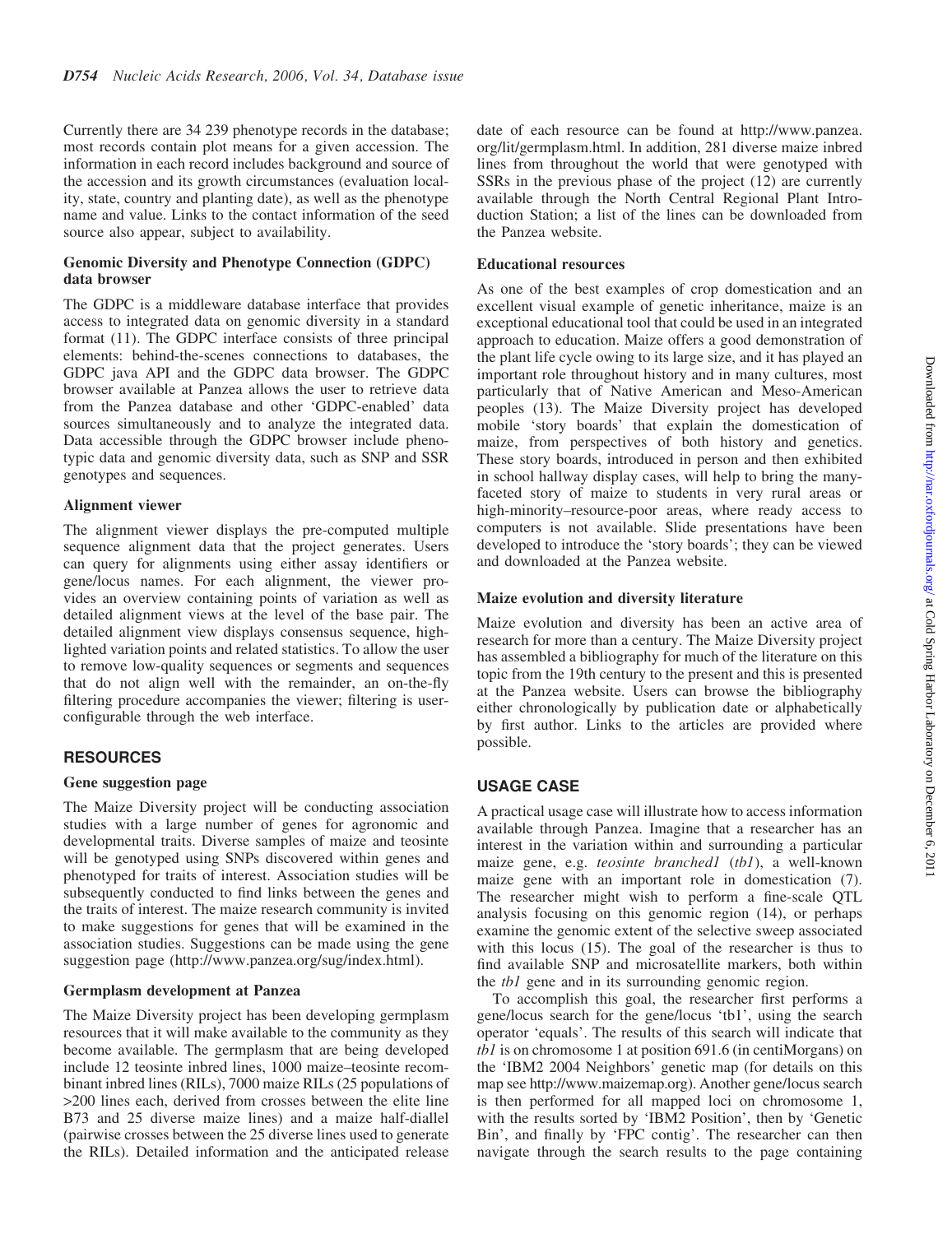Gene/Locus: Locus Type:

Sort by (#1):

Sort by (#2):

Sort by (#3):

**Output Format:** 

**IBM2 Chromosome:** 

 $\left[$  equals  $\left[$   $\frac{1}{2}\right]$ 

 $\sqrt{a}$  ascending  $\frac{1}{2}$ 

 $\left($  ascending  $\left| \begin{array}{cc} \bullet \\ \bullet \end{array} \right|$ 

 $\sqrt{a}$  ascending  $\div$ 

ALL

 $\boxed{1}$ 

Genetic Bin

FPC Contig

**HTML** 

**IBM2 Position** :

Submit (Reset)

÷

 $\overline{\cdot}$ 

 $\ddot{\cdot}$ 

 $\overline{\cdot}$ 

# **Gene/Locus Search**

From this search utility you can download information about all the loci used in this project, including name and type of the loci as well as information about their location within the maize genome. Types of loci include

To obtain this information, use the search form at the right. To obtain a complete list of the loci used in our project, leave all the search parameters in their default state, choose the output format you would like, and<br>click Submit. To limit the search by your criteria of interest, use the drop-down menus to specify your criteria before clicking Submit.

The text input field (Accession) accepts "' and '?' as wildcards. '?' stands for a single character and "' stands for zero or more characters. The search is not case-sensitive.

Output tables in HTML format will appear below the search form on a refreshed page. Output tables in ASCII format will appear in a new window. To save the output table to your computer, select Excel as your output format, submit your query, select "Save file as..." in the dialog pop-up window, and use ".xls" for the file extension.

| <u>view</u> or <b>Download</b> a Gene / Locus Search tutorial |                                              |             |                 |             |                                                                                                                                                                                                                                                                                                                                                                                                                                                                                                                                                                                                       |                             |                         |             |                       |             |                      |             |            |             |              |                       |
|---------------------------------------------------------------|----------------------------------------------|-------------|-----------------|-------------|-------------------------------------------------------------------------------------------------------------------------------------------------------------------------------------------------------------------------------------------------------------------------------------------------------------------------------------------------------------------------------------------------------------------------------------------------------------------------------------------------------------------------------------------------------------------------------------------------------|-----------------------------|-------------------------|-------------|-----------------------|-------------|----------------------|-------------|------------|-------------|--------------|-----------------------|
| Page 2 of 3<br>Record 51-100 of 141                           |                                              |             |                 |             |                                                                                                                                                                                                                                                                                                                                                                                                                                                                                                                                                                                                       |                             |                         |             |                       |             |                      |             |            |             |              | Page $2$ $\div$<br>Co |
| Name S                                                        | Locus<br><b>Type</b>                         | $\circledS$ | Unigene<br>Name | $\circledS$ | <b>Assays</b>                                                                                                                                                                                                                                                                                                                                                                                                                                                                                                                                                                                         | IBM2<br>$\circledS$<br>Chr. | IBM2<br><b>Position</b> | $\circledS$ | Genetic<br><b>Bin</b> | $\circledS$ | <b>FPC</b><br>Contig | $\circledS$ | FPC Chr. S | FPC Start S | FPC Stop (S) | Other FPC<br>Contigs  |
| umc1706                                                       |                                              |             |                 |             | [SSR:5548]                                                                                                                                                                                                                                                                                                                                                                                                                                                                                                                                                                                            | 1                           | 670.59                  |             | 1.07                  |             | ctg38                |             | 1          | 718         | 736          |                       |
| pgm1                                                          |                                              |             |                 |             |                                                                                                                                                                                                                                                                                                                                                                                                                                                                                                                                                                                                       | 1                           | 688.8                   |             | 1.09                  |             |                      |             |            |             |              |                       |
| tb1                                                           | Mapped locus<br>Mapped locus<br>Mapped locus |             |                 |             | [CAPS:4573]<br>[CAPS:4574]<br>[CAPS:4575]<br>[INDEL:4576]<br>[INDEL:4577]<br>[INDEL:4578]<br>[INDEL:4579]<br>[Sequencing:270]<br>[Sequencing:334]<br>[SNP:3614]<br>[SNP:3615]<br>[SNP:3616]<br>[SNP:3617]<br>[SNP:3618]<br>[SNP:3619]<br>[SNP:3620]<br>[SNP:3621]<br>[SNP:3622]<br>[SNP:3623]<br>[SNP:3624]<br>[SNP:3625]<br>[SNP:3626]<br>[SNP:3627]<br>[SNP:3628]<br>[SNP:3629]<br>[SNP:3630]<br>[SNP:3631]<br>[SNP:3632]<br>[SNP:3633]<br>[SNP:4587]<br>[SNP:4588]<br>[SNP:4589]<br>[SNP:4590]<br>[SNP:4591]<br>[SNP:4592]<br>$[SNP:4593]$<br>[SNP:4594]<br>[SNP:4595]<br>[SNP:4596]<br>[SNP:4597] | 1                           | 691.6                   |             | 1.09                  |             |                      |             |            |             |              |                       |
| d8                                                            | Mapped locus                                 |             |                 |             | [Sequencing: 247]<br>[Sequencing: 332]<br>[SNP:3599]<br>[SNP:3600]<br>[SNP:3601]                                                                                                                                                                                                                                                                                                                                                                                                                                                                                                                      | 1                           | 694.75                  |             | 1.09                  |             |                      |             |            |             |              |                       |
| AY110356                                                      | Mapped locus                                 |             | CL22447_1       |             | [Sequencing:2757]                                                                                                                                                                                                                                                                                                                                                                                                                                                                                                                                                                                     | 1                           | 706.4                   |             |                       |             | conflict             |             |            |             |              | ctg361, ctg40         |
| phi002                                                        | Mapped locus                                 |             |                 |             | [SSR:5653]                                                                                                                                                                                                                                                                                                                                                                                                                                                                                                                                                                                            | 1                           | 720.9                   |             | 1.08                  |             | conflict             |             |            |             |              | ctg40, ctg96          |
| AY110159                                                      | Mapped locus                                 |             | CL31053_1       |             | [Sequencing: 2826]                                                                                                                                                                                                                                                                                                                                                                                                                                                                                                                                                                                    | 1                           | 722.3                   |             |                       |             |                      |             |            |             |              |                       |
| phi037                                                        | Mapped locus                                 |             |                 |             | [SSR:5312]<br>[SSR:5345]                                                                                                                                                                                                                                                                                                                                                                                                                                                                                                                                                                              | 1                           | 722.4                   |             | 1.08                  |             | ctg40                |             | 1          | 930         | 947          |                       |

Figure 1. Use of a gene/locus search to find Panzea markers both within and flanking a gene of interest (e.g. tb1) on the IBM2 2004 Neighbors genetic map of maize.

the tb1 region of the IBM2 2004 Neighbors map (Figure 1). Here it can be seen (in the 'Assays' column) that we have identified 31 SNPs at the *tb1* locus, and that 20 of these have links to 'Assay Results', indicating that they are validated SNPs for which Panzea has genotypic data. Researchers can develop their own assays for one or more of these validated SNPs based upon their 'context sequences'. The context sequences are derived from the consensus sequence of our SNP discovery panel, and show the target SNP enclosed within square brackets and other flanking polymorphisms in curly brackets. Users can download Microsoft® Excel files containing the context sequences for all of our validated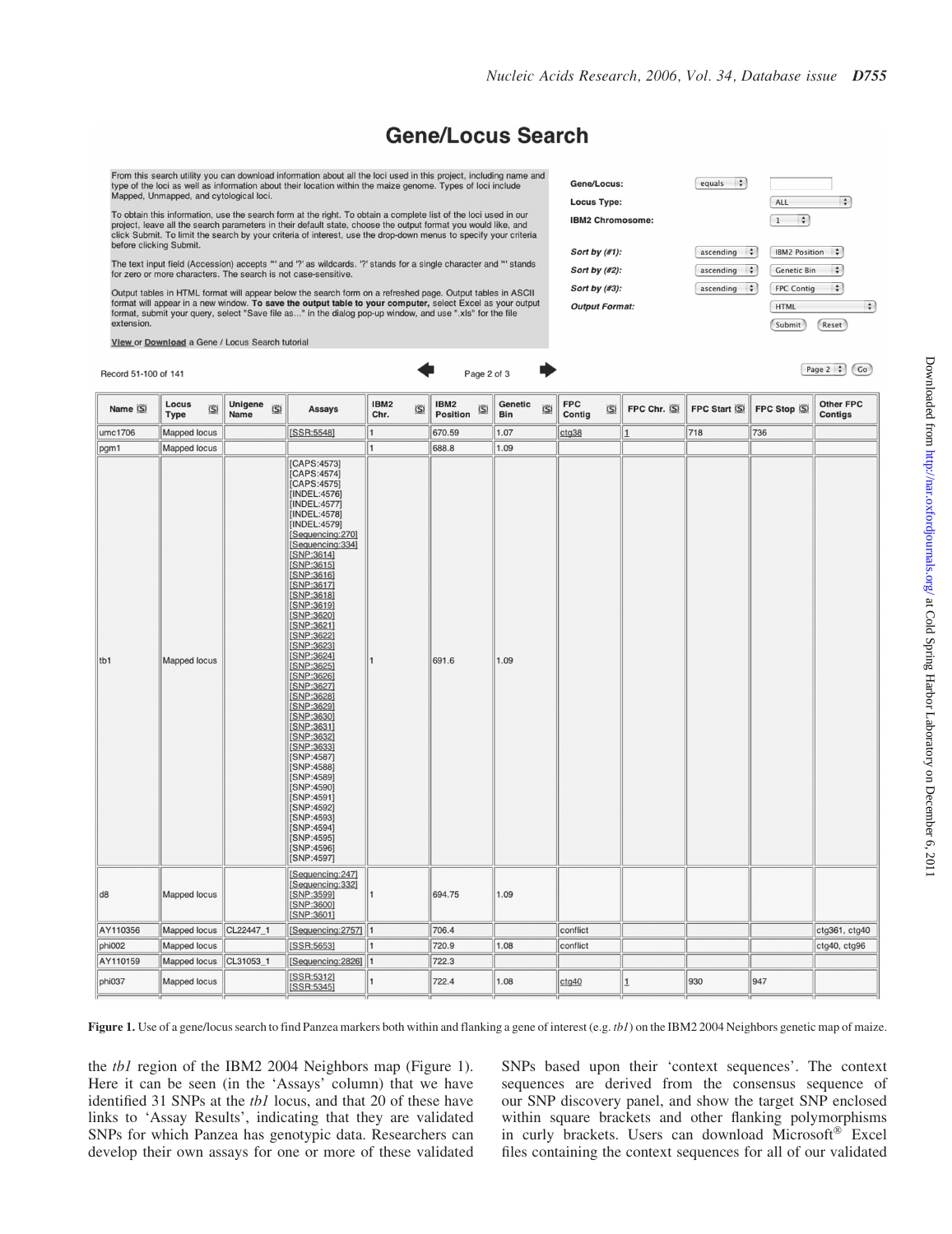SNPs from the 'Datasets' page in the 'Resources' section of the Panzea site. In a similar fashion, the researchers can develop their own assays for validated SNPs from loci flanking  $tbI$  (e.g.  $d8$ ). In the future, Panzea will have a direct link to the context sequence for a particular SNP from the molecular diversity search results, which in turn will be linked to from the gene/locus search results.

To facilitate the use of Panzea microsatellite (SSR) markers, Panzea provides PCR primer sequences. These can be found via the molecular diversity search. For example, assume that the researcher wishes to use the SSR marker 'umc1706', shown by the above gene/locus search to be near the *tb1* locus. A molecular diversity search for 'gene/locus equals umc1706' will yield information on the marker assay, including the sequences of the forward and reverse PCR primers. A similar strategy can reveal other flanking microsatellite markers identified through the gene/locus search.

Since the gene/locus search uses map information not only from the IBM2 2004 Neighbors genetic map of maize, but also from the Agarose FPC physical map (10), the researcher might be able to find additional loci near tb1 (or another gene of interest) on the sole basis of physical position. Results from our gene/locus search of chromosome 1 (Figure 1) indicate that tb1 is in the vicinity of FPC contigs 38–40. After an additional gene/locus search of loci with a 'NULL' value for (IBM2) chromosome, and with the results sorted by 'FPC Chromosome', by 'FPC Contig' and finally by 'FPC Start', the researcher can navigate to the page (or pages) showing loci that are on FPC contigs 38–40 but not on the IBM2 genetic map. For example, there is a validated SNP marker for locus AY106760 on contig 40. Following the link to 'Assay Results' for this SNP marker reveals that the marker name is 'PZA00658.19'. The context sequence for this SNP can then be found in the Excel file on the 'Datasets' page.

## DATABASE AND WEBSITE IMPLEMENTATION

The Panzea website is hosted on a Dell PowerEdge 2650 server running Linux. The back end of the web site is a MySQL database, and the front end consists of a set of Perl CGI scripts and modules, running under a mod\_perl-enabled Apache web server.

The Panzea database schema is based on the Genomic Diversity and Phenotype Data Model (GDPDM) (http:// www.maizegenetics.net/gdpdm/). The schema and the table and field descriptions are available at the Panzea web site.

#### AVAILABILITY

All Perl CGI scripts and modules used as the front end of the Panzea web site are open-source software, and can be downloaded at the Panzea web site.

All data contained in the Panzea database are freely available to the public. Users can download the entire Panzea database or partial datasets at the Panzea web site. The entire database is available as a MySQL database dump, while the partial datasets, including passport (germplasm) data, phenotype data, sequence data, SNP data and SSR data, are available as tab-delimited text files.

Presently, maize diversity data exist in multiple repositories, and researchers must go to various places to find all available data. To help to make this problem less troubling, Panzea will make its data available for any reference databases to mirror and will establish reciprocal links with those databases. It is expected that Panzea data will be integrated with other diversity data in one or more long-term data repositories, such as Gramene (16), MaizeGDB (17) and Germplasm Resources Information Network (GRIN).

# FUTURE ENHANCEMENTS

As more datasets and analysis tools become available, the implementation of display pages will mature over the course of the project. The immediate aim is to develop user-friendly customized queries and advanced data-browsing tools in the near future. In addition, we also plan to add the following major new elements to Panzea.

#### Gene annotation

These annotations will provide information on the genes, including sequence, genetic and physical map position, diversity statistics, associated maize and rice sequences, associated plant anatomy terms derived from the EST libraries, and mappings to maize and rice genomic sequences. Protein annotations will include mappings to maize UniProt (18) proteins, Pfam (19) and PROSITE (20) mappings, and InterPro (21) to gene ontology (GO) (22) mapping. These annotations will provide key information for classifying selection effects and potential trait associations.

#### Germplasm displays

The germplasm used in this project and associated genotypic and phenotypic data will appear in both geographical and phylogenetic tree displays. These displays will help dissect the ecological distribution of the landraces. The germplasm pages will also provide external links to the GRIN (http:// www.ars-grin.gov/) for additional information on germplasm accessions.

#### QTL display/analysis

Tools are in development to display the results of QTL detection experiments using an integrated approach that will provide OTL positions across multiple populations, markers within intervals, sequence diversity and gene associations. Plant Ontologies (23) and Trait Ontologies (24) will help organize the display of QTL for related traits. Genes within QTL intervals will be made searchable by GO terms to facilitate the identification of genes, based on molecular function, biological process and cellular location. Where significant collinear regions with rice are present, there will be links to the rice QTL and sequence-based maps. In addition, tools are being developed to facilitate running bulk QTL analyses.

#### ACKNOWLEDGEMENTS

We thank all members of the Molecular and Functional Diversity in the Maize Genome project for providing data,